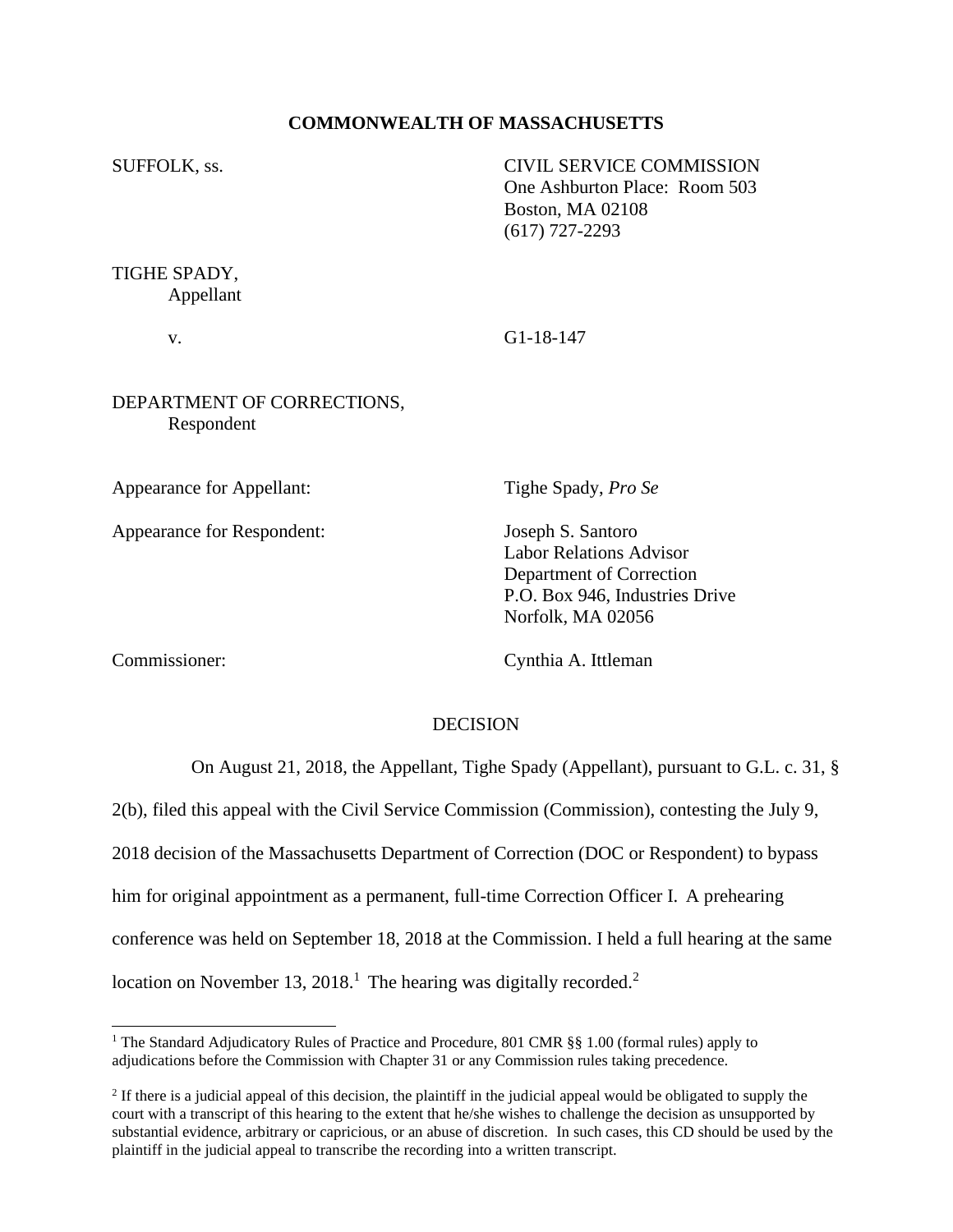### **FINDINGS OF FACT:**

Thirteen (13) exhibits were entered into evidence at the hearing, twelve from the DOC (Respondent Exhibits 1-12 (Resp. Ex. 1-9) and one (1) from the Appellant (App. Ex. 1). I requested that DOC submit additional documents after the hearing which are marked as posthearing exhibits (Resp. PH 1-5) and affidavits from Stephen Kennedy, Deputy Superintendent of Operations (Kennedy Aff.) and Patricia Snow, Personnel Analyst (Snow Aff.). Based on the documents submitted into evidence and the testimony of:

### *Called by DOC:*

- Eugene T. Jalette, Supervising Identification Agent, DOC;
- Sandra Walsh, Lieutenant, Background Investigator, DOC;

## *Called by the Appellant:*

Tighe Spady, Appellant;

and taking administrative notice of all matters filed in the case and pertinent statutes, regulations, policies, and reasonable inferences from the credible evidence, I make the following findings of fact:

- 1. The Appellant took and passed the Civil Service Examination for the position of Correction Officer on March 19, 2016. (Resp. Ex. 5).
- 2. The Appellant is currently employed as a heavy equipment operator and was enlisted in the Army National Guard in Massachusetts for six years. He was honorably discharged in 2014. He possesses a license to carry a firearm and has a Certificate of Completed Gunsmithing. (Appellant Testimony; Resp. Ex. 4).
- 3. The DOC hiring processes outlined in Policy 103 DOC 201 relevant to this appeal include the DOC's review of candidates' applications, candidate interviews, criminal checks; driver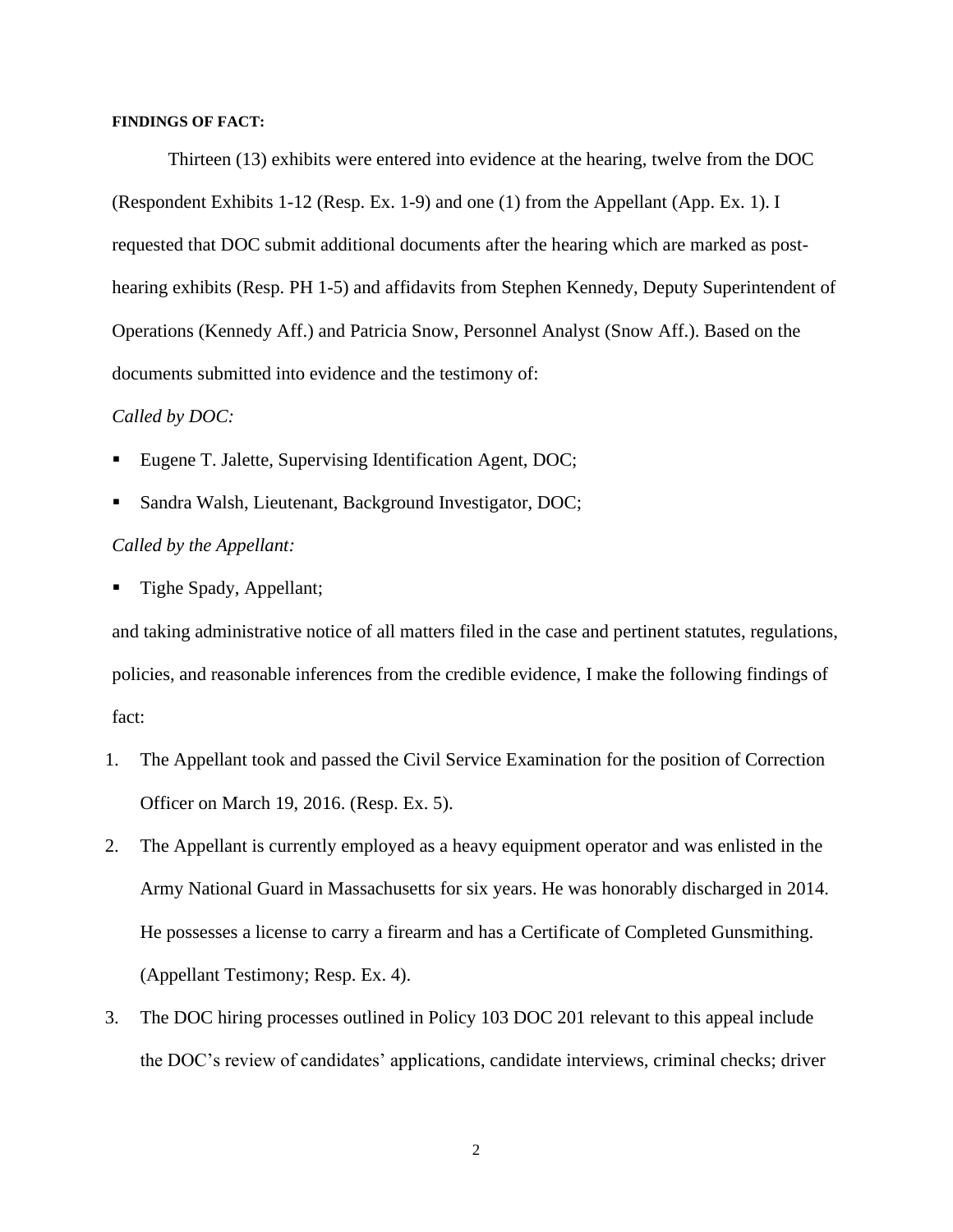history checks; interviews with a hiring panel; and physical abilities testing. (Resp. PH Ex. 3, 5).

- 4. In all instances when a candidate's background information shows that the candidate had been arraigned, the DOC will look to the police narrative of that incident to see what occurred. DOC personnel do not "reinvestigate" the crimes, only examine the facts. (Jalette Testimony).
- 5. DOC policy does not include a specific "look back" period regarding prior convictions or criminal history in its hiring process. (Jalette Testimony). A bypass will occur if a candidate has any conviction but an ex-offender may be employed if the Commissioner certifies that the appointment will contribute substantially to the work of the Department. (Jalette Testimony; Resp. PH Ex. 3).
- 6. The Appellant applied for a position with the DOC as a Correctional Officer I on February 20, 2018. At the time of the hearing at the Commission, the Appellant was 32 years old. (Appellant Testimony, App. Ex. 1).
- 7. As part of the hiring process, DOC accessed and obtained Criminal Offender Record Information (CORI) regarding the Appellant from the state's Criminal Justice Information Services (CJIS). The January 26, 2018 CJIS report for the Appellant contained Massachusetts Criminal History, (BOP), Massachusetts Warrants check, a criminal history which included an NCIC [National Crime Information Center] and III [Interstate Identification Index], a Wanted or Missing Persons Check, Massachusetts Driver's License check, and a Driver history record. (Jalette Testimony; Resp. Ex. 4).
- 8. The Appellant's criminal background, which he does not dispute, contains many charges that were continued without a finding (CWOF) and later dismissed, or charges that were

3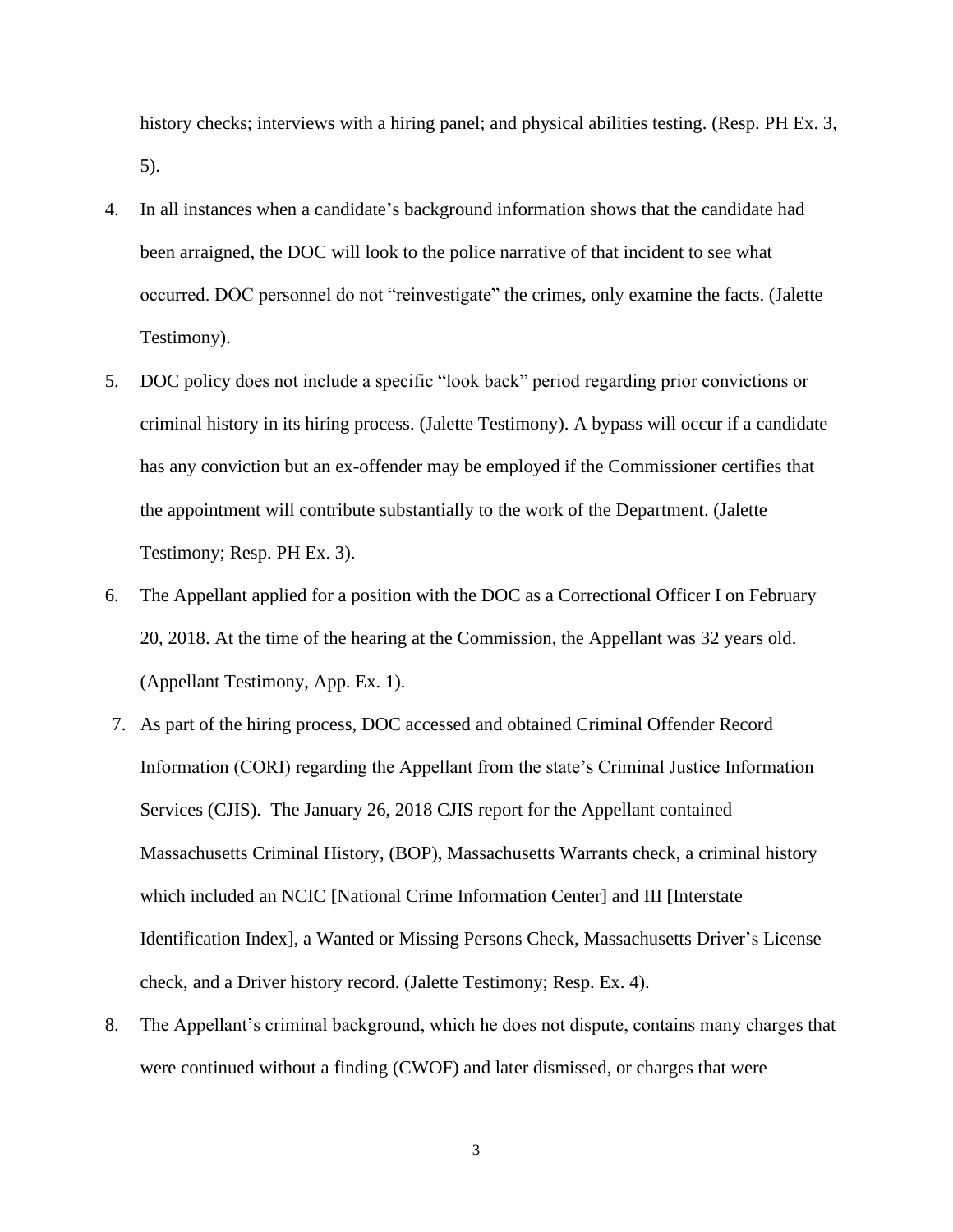dismissed outright.<sup>3</sup> The Appellant was arraigned for driving negligently in June 2004; for two charges of OUI, one dated September 24, 2007 and one dated March 20, 2011; for firearms violations on March 20, 2011; and for riding an unregistered and uninspected motorcycle on June 10, 2011. The detailed charges and dispositions are as follows:

- The 2004 charge of operating negligently was continued without a finding and dismissed after a probationary period.
- The September 24, 2007 charge of OUI was continued without a finding and dismissed after probationary period, which included the loss of his driver's license for six months.
- The March 20, 2011 charge of OUI was continued without a finding and dismissed after a probationary period, including a two-year loss of license.<sup>4</sup>
- The Appellant had a loaded gun in his glovebox and a part of a gun underneath the passenger seat of his vehicle when he was stopped on March 20, 2011. The charge of carrying a firearm while intoxicated was continued without a finding and dismissed after a probationary period.<sup>5</sup>
- Other firearms charges, carrying without a license, carrying without an FID card, and carrying a loaded weapon without a license, were dismissed. (Appellant Testimony; App. Ex. 1).
- The June 2011 charge for driving an uninspected and unregistered motorcycle was dismissed. (Appellant Testimony; App. Ex. 1).
- 9. Lieutenant Sandra Walsh, a trained investigator who has conducted hundreds of pre-

employment background investigation, was assigned to the preliminary background

investigation for the Appellant. (Walsh Testimony). Mr. Jalette, who had obtained the

Appellant's CORI, provided her with the paperwork for the Applicant prior to her interview

with him. (Walsh Testimony, Resp. Ex. 4).

10. On March 1, 2018, at the home interview, Lieutenant Walsh spoke to the Appellant about the

requirements and responsibilities of correctional officers, interviewed the Appellant's

<sup>&</sup>lt;sup>3</sup> "Under the practice known as 'continuing without a finding,' a District Court judge continues a case for a lengthy period of time without making a finding of guilty. The judge may impose certain conditions on the defendant. At the end of the designated period, if the defendant has complied with the conditions of the continuance, the case is dismissed." *Com. v. Duquette*, 386 Mass. 834, 837-838 (1982).

<sup>&</sup>lt;sup>4</sup> The probationary period imposed by the court ended earlier than scheduled because the Appellant had paid his fines and adhered to the terms of probation. (Appellant testimony).

 $<sup>5</sup>$  Under cross examination at hearing, the Appellant provided further details about having a barrel of a gun, but not</sup> the entire gun, under the passenger side front seat during the March 20, 2011 traffic stop. (Appellant Testimony).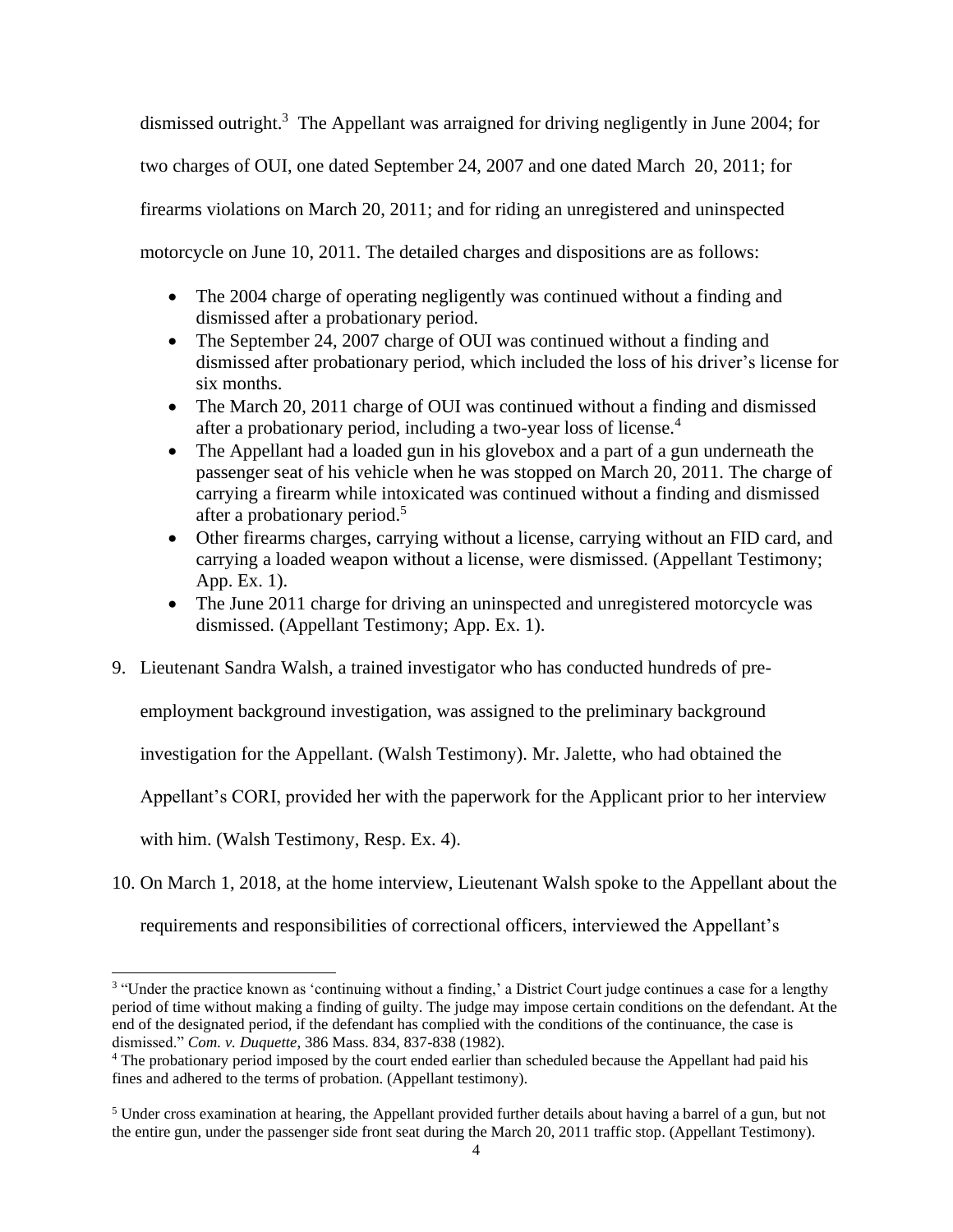partner, and discussed his driver's history and charges against him. (Walsh Testimony; Resp. Ex. 4).

- 11. Lieutenant Walsh's practice during home interviews is to present the candidate's BOP to the candidates and ask them to talk about what is written there. (Walsh Testimony).
- 12. During Lieutenant Walsh's discussion with the Appellant, the Appellant stated that his charges had all been dismissed. When he did those things, he described himself as "young and dumb." The investigator heard the details of the charges but did not spend a great deal of time discussing them because the charges were dismissed. (Walsh Testimony).
- 13. Lieutenant Walsh recorded her interview with the Appellant conversation on the

investigative report:

At the home visit, I had the opportunity to speak with the Appellant about the driver history. Starting in 2004, the Appellant stated he was young. For his first DUI he stated he lost his license for six (6) months. He had a weapon with him and didn't realize that being drunk would negate the LTC [license to carry]. Then in 2011, he stated it was a nice day out and he decided to take his motorcycle out, not thinking. He was stopped without inspection/registered. Then later in 2011, his second DUI occurred. He stated it occurred while still in the military. He further stated he fought it in court for over two (2) years, and received a CWOF, and lost his license for two (2) years. He concluded by stating he seldom drinks now. (Resp. Ex. 4).<sup>6</sup>

14. Lieutenant Walsh spoke with the Appellant's references, checked his employment history,

and discussed the Appellant's work with his current employer. (Walsh Testimony, Resp. Ex.

4). She did not speak to Mr. Jalette about the Appellant or his qualifications in any part of her

process. (Walsh Testimony).

<sup>&</sup>lt;sup>6</sup> At hearing, the Appellant cross-examined Lieutenant Walsh to correct certain facts in the report. Specifically, he noted that firearms were involved in the second OUI in 2011, not the first OUI in 2007. Lieutenant Walsh responded that she should have written the report to reflect that the second DUI offense was the offense with the firearms. (Walsh Testimony).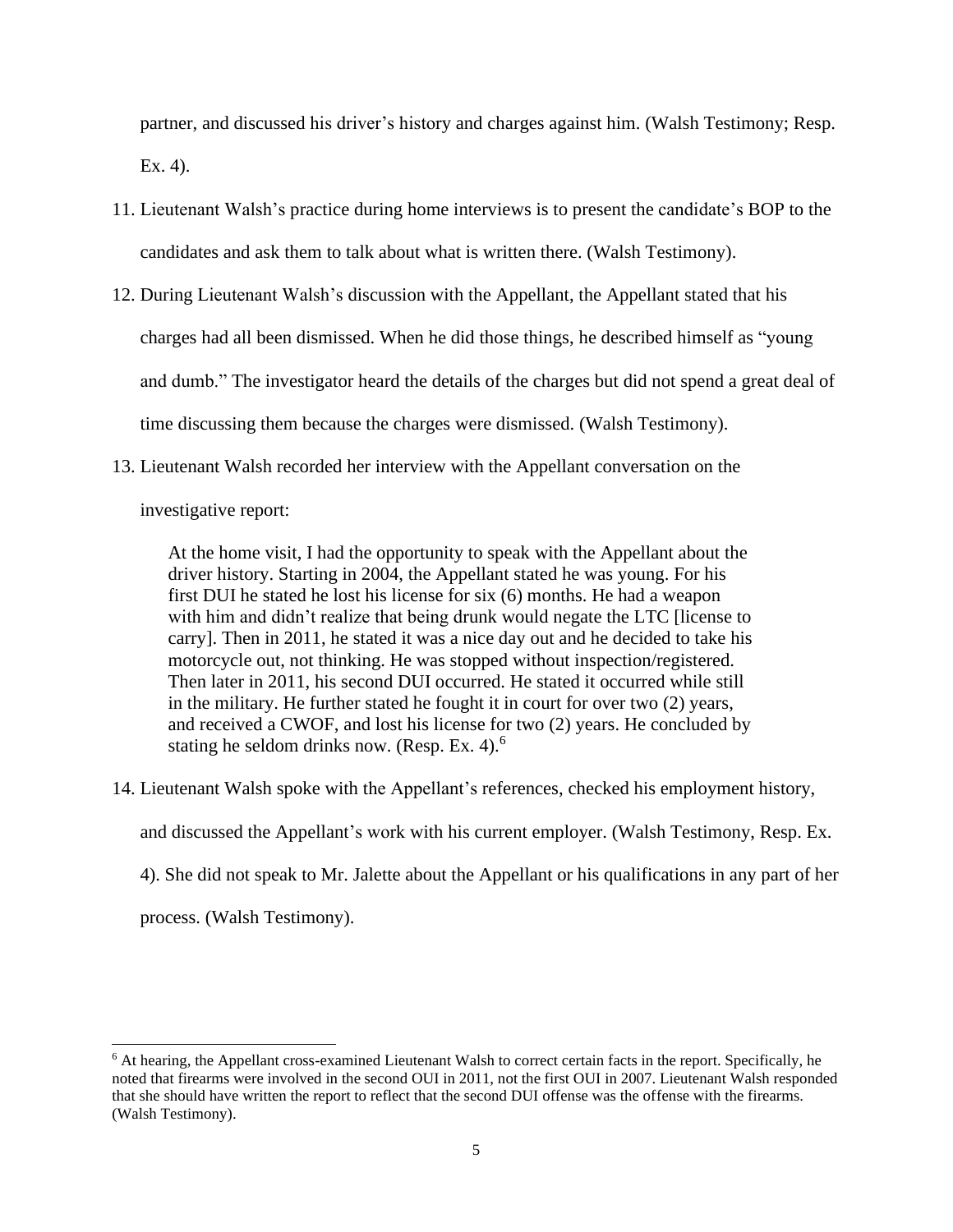- 15. On the last page of the report, Lieutenant Walsh wrote that the Appellant's positive employment aspects were a "Certificate of Completion Gunsmith (260 hours)" and the Appellant's military awards, including the Massachusetts Emergency Service Ribbon and the National Defense Service Medal. She wrote that the Appellant's negative employment aspects were: "BOP includes 2 DUI's – both dismissed and carrying a firearm while intoxicated."
- 16. On January 9, 2018, DOC informed the Appellant via letter that his CORI report contained criminal background. This letter informed the Appellant that he could dispute the accuracy of the CORI results with the DOC. (Resp. Ex. 6).
- 17. On February 22, 2018, a three-member panel interviewed the Appellant. (Resp. PH Ex. 1). During the interview, the panel asked three questions that all interviewees were asked. (Resp. PH Ex. 2; Kennedy Aff; Snow Aff). The panel did not ask anything about the Applicant's criminal history. (Appellant Testimony, Kennedy Aff; Snow Aff; Resp. PH Ex. 2).
- 18. On April 9, 2014, DOC extended a conditional offer of employment to the Appellant, contingent on a full background check and physical pre-screening test results. (Resp. Ex. 3).
- 19. When he reviewed the Appellant's application file, Mr. Jalette was concerned with the Appellant's conduct of driving while intoxicated with a loaded weapon in his vehicle. He stated that "it was a very dangerous situation." (Jalette Testimony).
- 20. A group of senior DOC officials, including the DOC Commissioner and Mr. Jalette, met to discuss approximately sixty (60) candidates whose files needed further review to determine whether they would be bypassed for appointment. The Commissioner reviewed the Appellant's file. Of the candidates reviewed, approximately half were bypassed, including the Appellant, and half were not. (Jalette Testimony).

6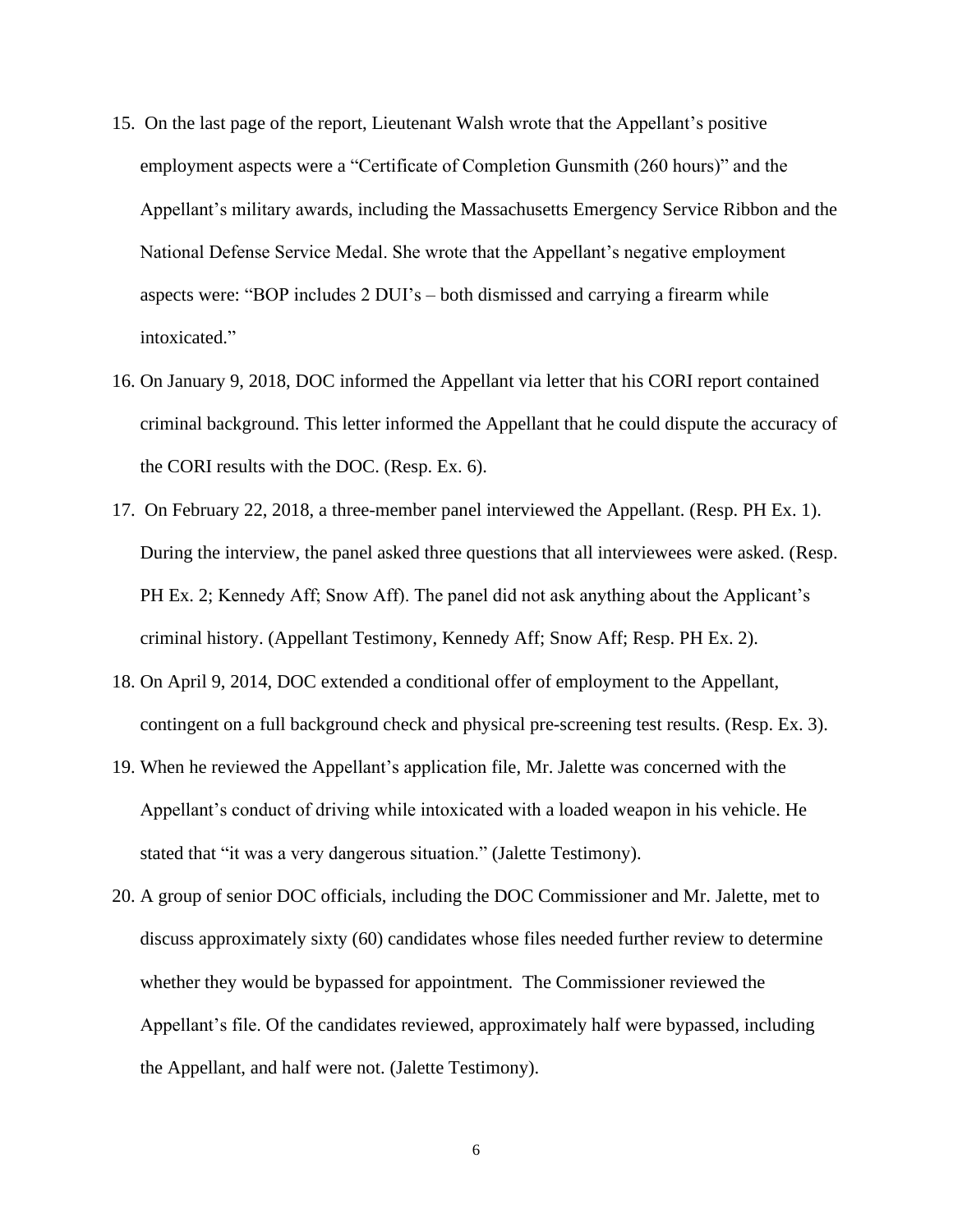21. On July 9, 2018, DOC wrote to the Appellant that he was not considered for an appointment as a correctional officer because of "Failed Criminal Background based on Criminal Offender Record Information." The letter included a list of charges that had been brought against the Appellant.

## *Legal Standard*

The fundamental purpose of the civil service system is to guard against political considerations, favoritism, and bias in governmental hiring and promotion. The Commission must ensure that the system operates on "[b]asic merit principles." *Massachusetts Assn. of Minority Law Enforcement Officers v. Abban,* 434 Mass. 256, 259, citing *Cambridge v. Civil Serv. Comm'n,* 43 Mass.App.Ct. 300, 304 (1997). "Basic merit principles" means, among other things, "assuring fair treatment of all applicants and employees in all aspects of personnel administration" and protecting employees from "arbitrary and capricious actions." G.L. c. 31, section 1. "A decision is arbitrary and capricious when it lacks any rational explanation that reasonable persons might support." (*Cambridge*, at 304).

 The Commission must decide "whether, on the facts found by the commission, there was reasonable justification for the action taken by the appointing authority in the circumstances found by the commission to have existed when the Appointing Authority made its decision." *Watertown v. Arria*, 16 Mass.App.Ct. 331, 332 (1983). See *Commissioners of Civil Service v. Municipal Ct. of Boston,* 369 Mass. 84, 86 (1975); *Leominster v. Stratton*, 58 Mass.App.Ct. 726, 727-728 (2003). The Commission's charge is to review the legitimacy and reasonableness of the appointing authority's actions and ensure that the appointing authority conducted an "impartial and reasonably thorough review" of the applicant. *City of Beverly v. Civil Service Comm'n*, 78 Mass.App.Ct. 182, 189, 190-191 (2010) citing *Falmouth v. Civil Serv. Comm'n*, 447 Mass. 824- 826 (2006).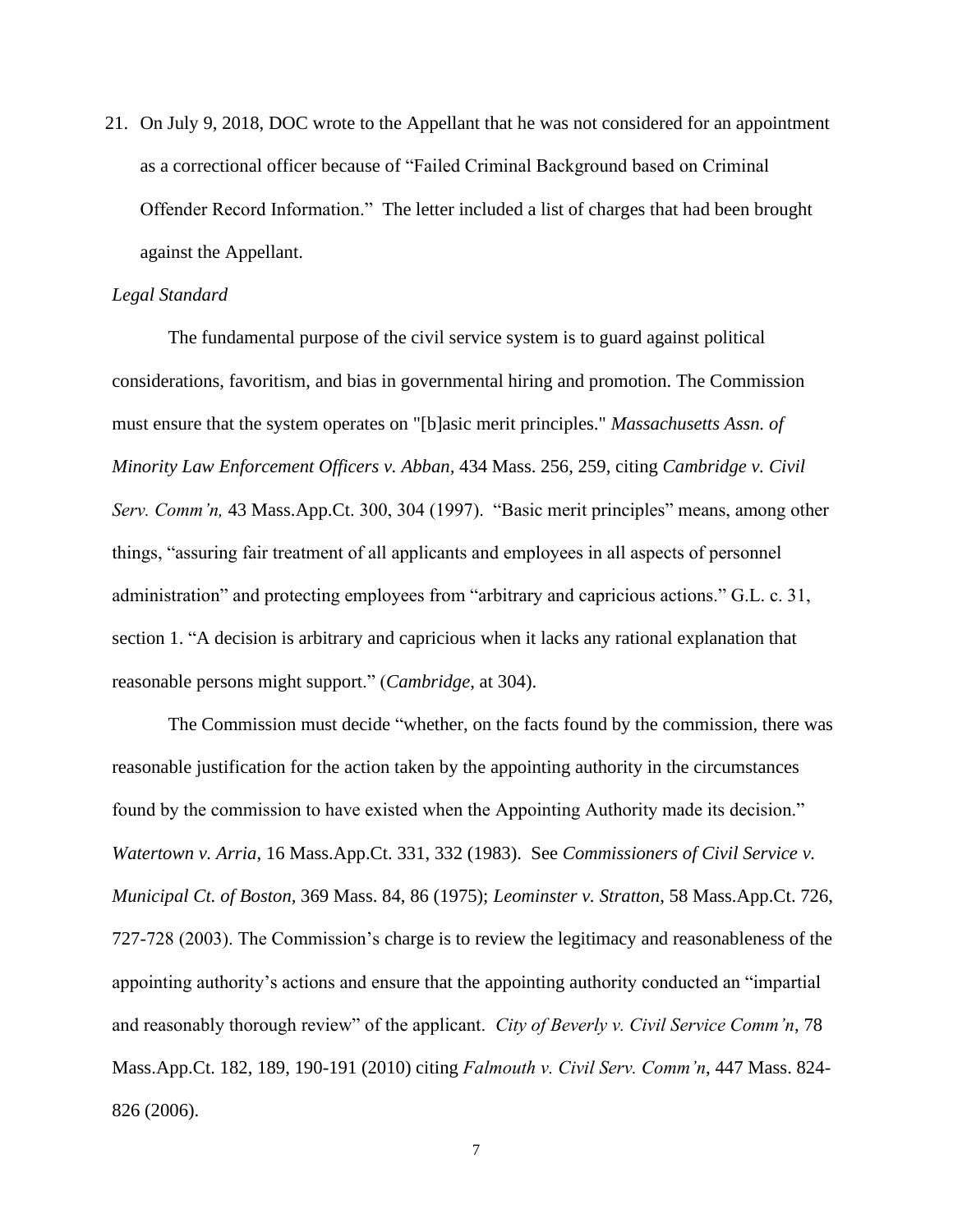The state's CORI law (G.L. c. 6, § 172) states in relevant part: " … Criminal justice agencies may obtain all criminal offender record information, including sealed records, for the actual performance of their criminal justice duties …". As a criminal justice agency, DOC may obtain and use criminal information from a CORI to determine the suitability of an applicant for the position of Correctional Officer. *Kodhimaj v. DOC*, 32 MCSR 380 (2019) and cases cited. However, an agency must not rely only on criminal record checks when determining whether to bypass candidates. Before the agency can consider the misconduct as a possible reason to bypass a candidate, the agency must speak with candidates and gather any other relevant information such as police reports, regarding the accuracy and relevance of the underlying misconduct. *Golden v, DOC*, 33 MCSR 194 (2020). Candidates must be provided the opportunity to explain their criminal history and to justify why the criminal record is not disqualifying. *Kodhimaj*, 33 MCSR at 382.

The Commission owes "substantial deference" to the appointing authority's exercise of judgment in determining whether there was "reasonable justification" shown when, as in this case, misconduct is not in material dispute. *Boston Police Dep't. v. Civil Serv. Comm'n* and another, 483 Mass. 461 (2019); *Cambridge* at 305. In all,

"[n]o bright lines have been set between when an applicant's history remains an unreasonable risk of present fitness to be appointed to perform the duties of a public safety officer or other civil service job and when intervening circumstances demonstrate rehabilitation that makes such behavior too stale to be used as an indicator of present fitness consistent with basic merit principles of civil service law... Ultimately, however, absent any showing of bias, political motivation or other unlawful motives, the judgment call on rehabilitation rests within the sound discretion of the Appointing Authority." *Mann v. City of Quincy*, 31 MCSR 37, 46-47 (2018) and cases cited.

#### *Analysis*

The Appellant argues that nearly seven years with a clean record, along with his work experience and military record, shows a sufficiently long enough period of rehabilitation to be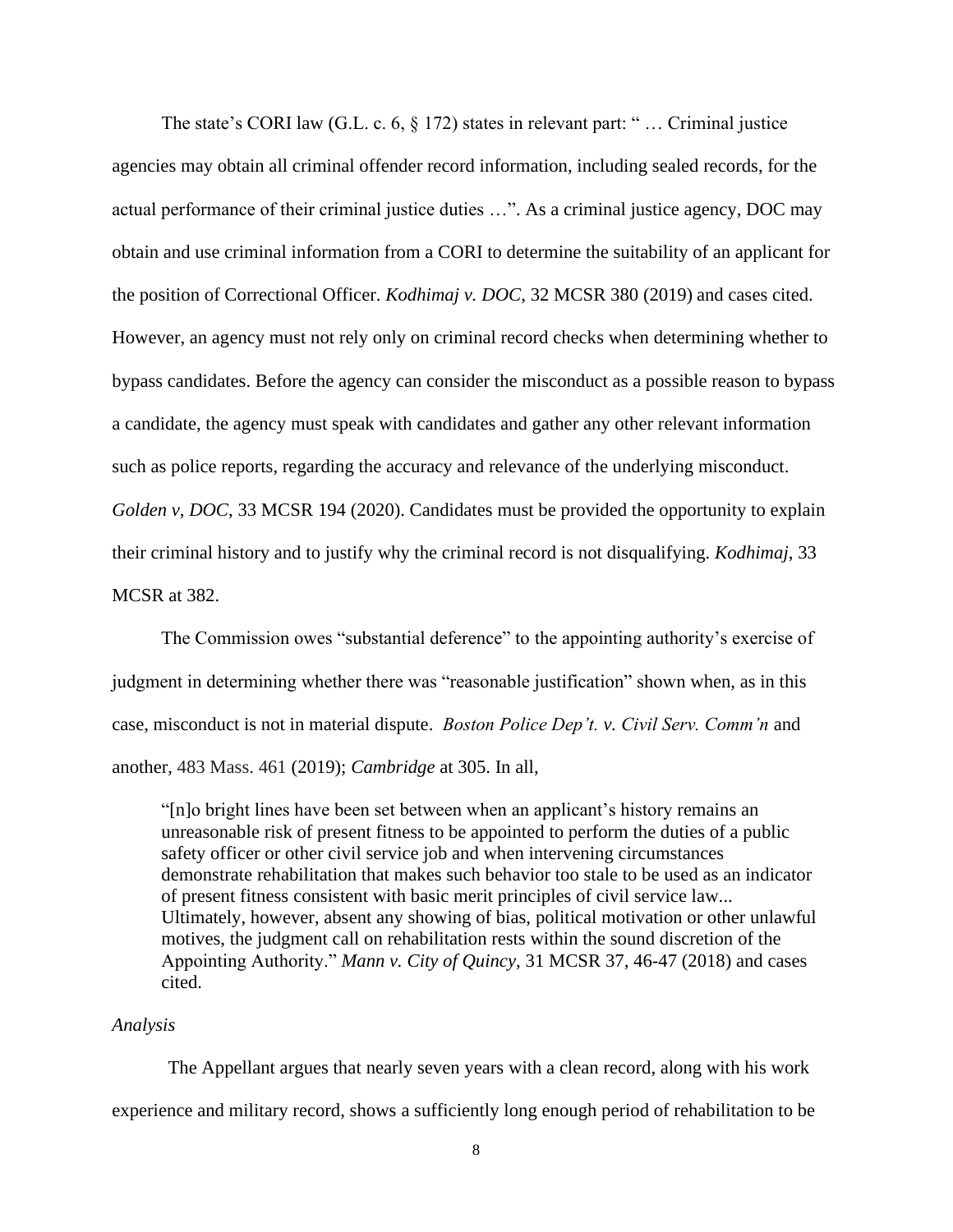considered for a position as a correctional officer with the DOC. He also argues, in essence, that because some of his criminal cases were continued without a finding and ultimately dismissed after successful probationary periods, that the DOC could have considered those charges as dismissed, and therefore not as weighty as convictions. He stated at hearing that he is a different person than he was when he was when he was arraigned for the criminal actions appearing on his CORI.

The Commission has found that an applicant's arrests and arraignments can warrant a bypass, even where those arrests led to dismissed charges. *Lapointe v. Department of Correction*, 27 MCSR 110 (2014) (bypass of a candidate for CO I upheld based on an arrest for possession of marijuana, which was nol prossed, and an arraignment for driving under the influence and negligent operation); *Louis v. Department of Correction*, 27 MCSR 31 (2014); *Solbo v. Department of Correction*, 24 MCSR 519 (2011); *Thames v. Boston Police Department*, 17 MCSR 125 (2004).

Among the inquiries into the DOC's decision to bypass the Appellant, I first address whether the DOC properly utilized the information in the Appellant's CORI report.

 Prior to issuing the non-consideration letter, the DOC thoroughly reviewed and considered the Appellant's suitability for employment as a correctional officer based on a variety of factors, not only the CORI report. The home interview by Lieutenant Walsh and her subsequent investigation and report demonstrate that the DOC looked to a variety of factors in addition to misconduct, such as education, home life, employment history, and references.

During the home interview, the Appellant discussed the entries on his BOP.<sup>7</sup> The Appellant acknowledged all of the charges brought against him and stated to the investigator that

<sup>7</sup> Despite cataloguing some of the chronology of the charges imprecisely, the investigator captured all of the Appellant's criminal charges in her report.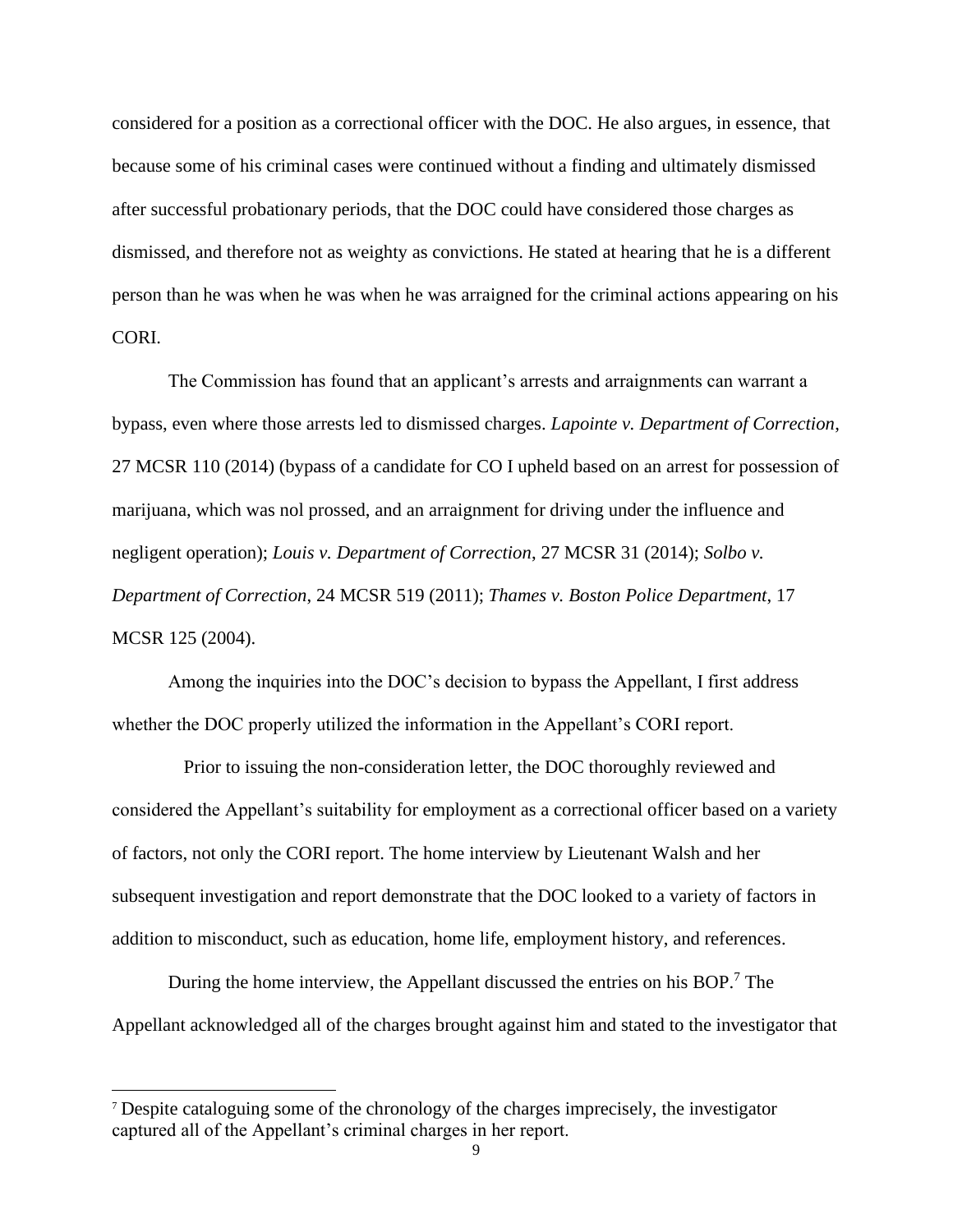he was a different person then than he was when the misconduct occurred. The investigator recollected that the Appellant explained his younger self as "young and dumb." Although she did not spend much time on the charges brought against the Appellant, she gained background information from him about when and why they appeared on his BOP. Based on this information, the investigator made determinations about the positive and negative attributes of the Appellant as a suitable candidate for a position as a correctional officer with the DOC.

In addition to the interview and investigation, the DOC also gathered information about the Appellant through an interview with a three-person panel, during which the Appellant was asked no questions about prior driving or criminal history. After that stage in the hiring process, DOC officials, including the Commissioner, reviewed his file. The decision to not hire the Appellant was made after a reasonably thorough review of the Appellant's application and was based on concerns directly related to custody functions of a Correction Officer I.

Next, I turn to the question of whether the Appellant's incidents of misconduct justified DOC's decision to bypass him for appointment.

The charges of reckless driving that occurred when the Appellant was 17, and the charge of driving without a registration or inspection sticker, do not weigh as heavily as does the Appellant's multiple OUI charges and a firearms charge in 2011.<sup>8</sup> The Appellant's most serious misconduct for which he was charged occurred on March 20, 2011, seven years prior to his application to the DOC. On this date, he was driving while intoxicated. He was carrying a loaded gun in his glovebox and there was a barrel of a gun on the floor beside him. The charge of carrying a firearm while intoxicated charge stemmed from this single, "dangerous" incident.

<sup>8</sup> *Dorn v. Boston Police Department*, 31 MCSR 375, 376 (2018) (Commission may weigh driving record in past 5 years more heavily than in 10 years; "less weight is given to those entries which may be attributable to socioeconomic factors such as expired registrations, no inspection sticker, etc. which may have no bearing on whether the Appellant can effectively serve in a public safety position").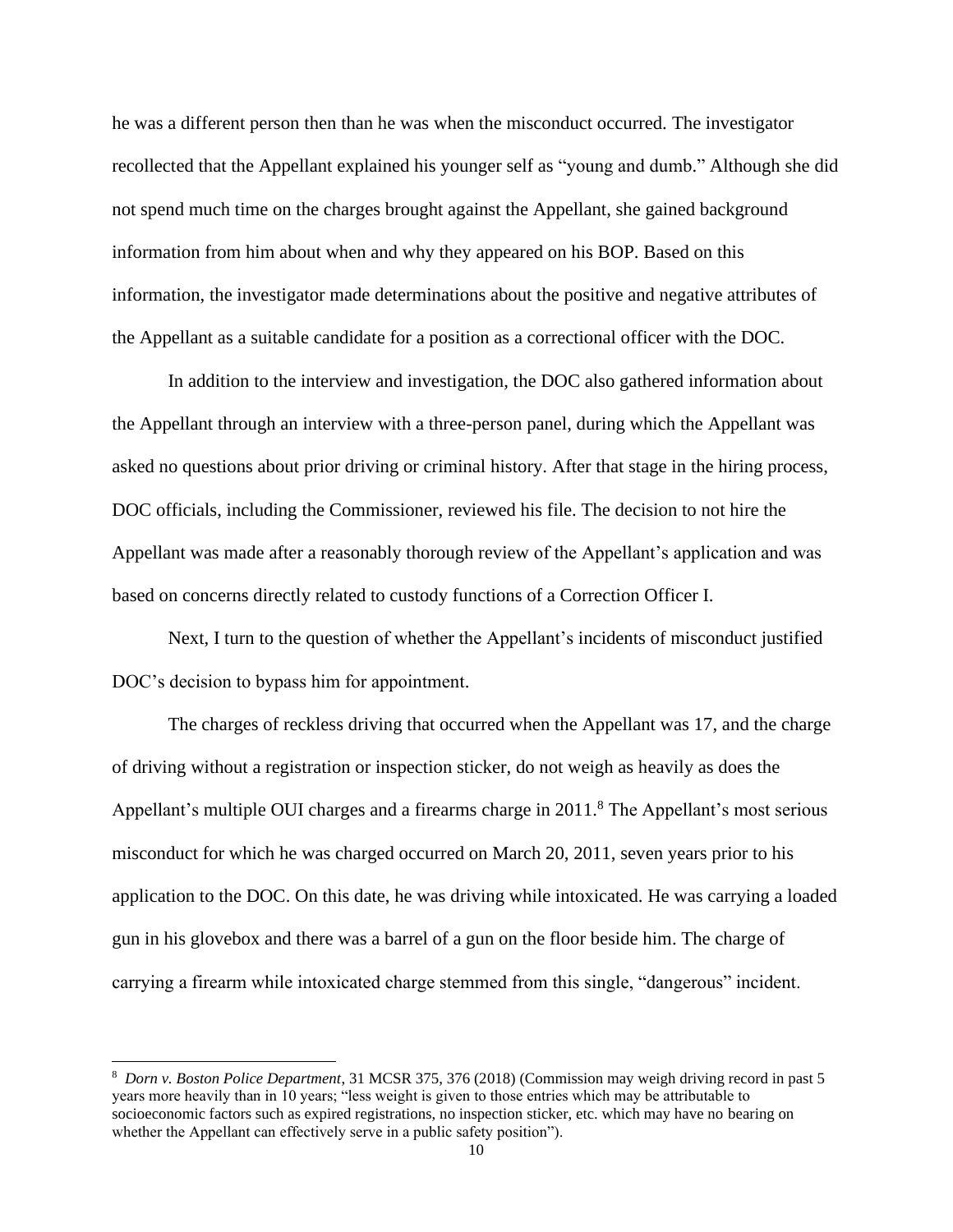This was not the first time the Appellant had been stopped for operating under the influence, however. In 2007, the Appellant had been charged with OUI and lost his license for six months as a condition of his probation. Even though the two OUI's and the charge of carrying a gun while intoxicated did not result in conviction, they were serious enough to cast doubt on the Appellant's ability to follow the law regarding operating firearms and vehicles, and therefore conduct himself within the regulations of the DOC as a correctional officer.

Further, the two charges of OUI arguably demonstrate that there was a pattern of behavior involving driving under the influence of alcohol. That the second violation of OUI and carrying a firearm while intoxicated occurred during the same incident compounds the seriousness of these offenses and gives the DOC justifiable reason to conclude that the Appellant was not qualified to conduct the duties of a DOC correctional officer at the time of application.

The preponderance of evidence in this appeal establishes that DOC had just cause to bypass the Appellant based on a legitimate concern about the Appellant's history of operating a vehicle and carrying firearms under the influence of alcohol. No evidence of any impermissible political or personal factors is evident, and the DOC has acted within its statutory discretion to not hire the Appellant for the position of Correctional Officer I.

### C*onclusion*

 For all of the above reasons, the Appellant's appeal under Docket No. G1-18-147 is hereby *denied.*

Civil Service Commission

### */s/ Cynthia Ittleman*

Cynthia A. Ittleman Commissioner

By a vote of the Civil Service Commission (Bowman, Chairman; Ittleman, Camuso, Stein and Tivnan, Commissioners) on March 25, 2021.